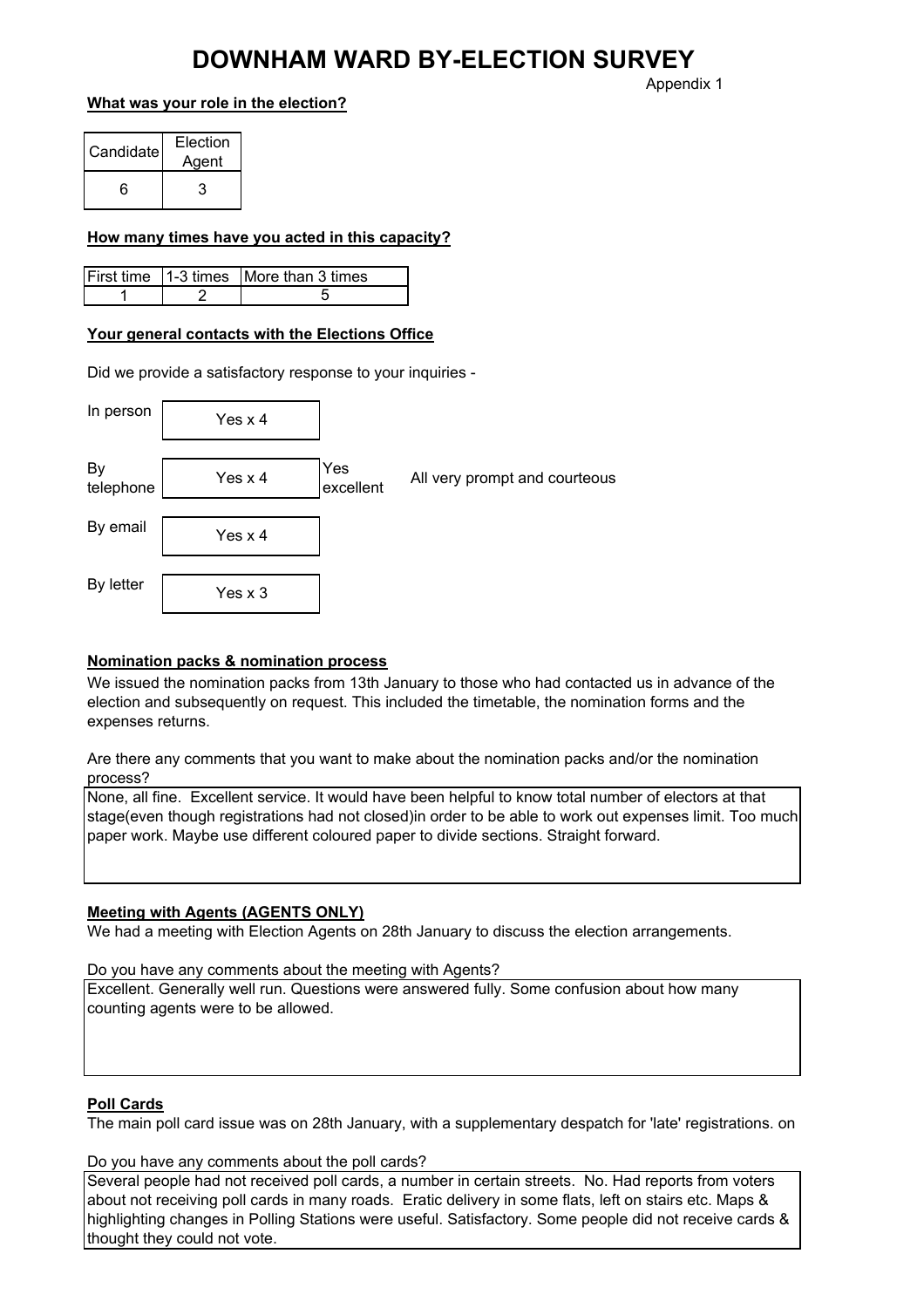# DOWNHAM WARD BY-ELECTION SURVEY

#### Postal Voting

The initial and main postal vote issue was on 6th February with the supplementary despatch for 'late' applications on 12th February. We had a number of postal vote openings on 11th/13/th/16th/18th and 19th February. We welcome your comments about this part of the election.

Did you receive any voters' comments about the postal voting packs?

A few people did not receive - can remember at least 2 on Barridale Rd. No. Postal vote packs not delivered in Blacklands Rd.Probably now as clear & simple as it can be. Some people did not receive postal votes.

Do you have any comments on the arrangements for postal vote issue and openings?

All Fine. No. See previous section. Smooth operation. Once IT glitches were sorted it went smoothly. I was glad a fairly flexible approach was taken to signature matching, so as not to disallow too many votes. Some councils in other parts of the country open ballot papers face up so that the parties can take samples, could you do the same?

#### Polling Stations

Obviously, we were constrained in our use of polling stations by the availability of suitable buildings. We would welcome your comments on:

The location of the polling stations.

Preferable to be in the same place at each election, however I know disruptions were avoidable. Convenient to all residents. Portakabins used at Bromley Rd OBR & Rangefield School. OK. Good disabled access especially at EDD. Some electors confused as to where the Catford Sports Club was, also voters at Good Shepherd thought they had to go to Downham Way Family Church.

The conduct of the polling staff.

Excellent x 2. Fine x 2. Generally helpful. Apparent reluctance of staff at EDF to refute a complaint by Labour activists about wearing of rosettes with party names which intimidated our teller, resolved without recourse to ERO.

Any comments that you have received from voters?

Polling station for Shroffold Rd a long way away for elderly. None. No. Portakabins are unpopular with voters & political parties. Only that parts of EDD (East of Northover) are a long way from the Polling Station at Good Shepherd. Worth considering re-drawing the boundary along Northover at the next review of polling districts.